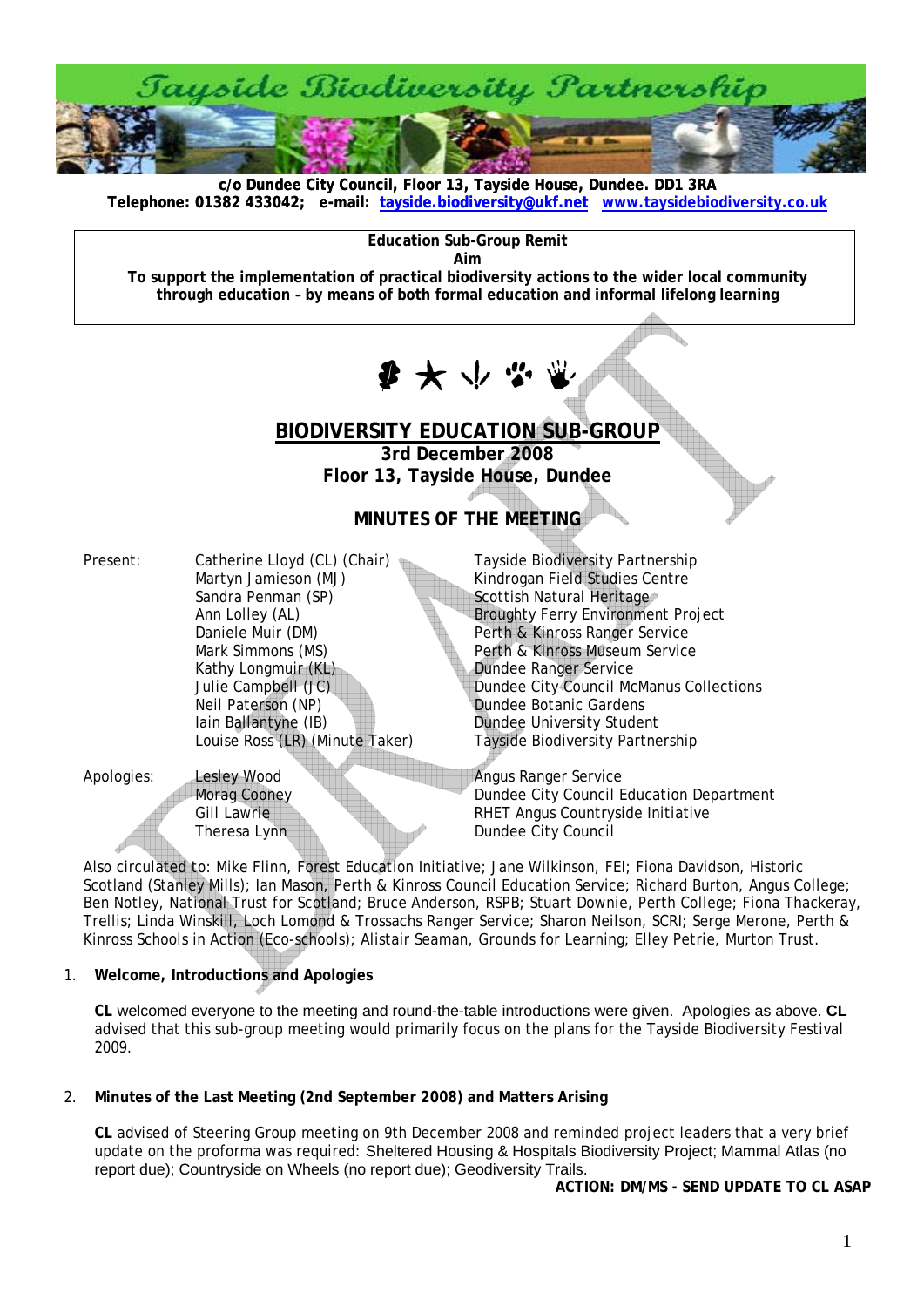**CL** confirmed that Scottish Biodiversity Week will be going ahead in 2009 and will be the week beginning 16th May 2009. This will coincide with 'International Biodiversity Day' on 22nd May. In effect this would enable awareness of biodiversity to be raised throughout much of the month of May. **SP** advised that the theme for Scottish Biodiversity Week has been confirmed as 'Invasive Alien Species'.

**SP** advised that vegetable seeds will be the key 'freebies' of the Scottish Biodiversity Week. The idea behind this is to link with the drive towards encouraging children to grow and cook their own food. **CL** asked that the bunting for the events is generic (not including dates of event) to ensure that it can be re-used at a later date/event.

### 3. **Carse of Gowrie Orchard Festival 2008: Update - Catherine Lloyd (CL)**

**CL** circulated leaflets regarding the Carse of Gowrie Orchard Festival 2008 which took place between 18th and 26th October. She advised that the event was a great success.

Glendoick Garden Centre hosted an Apple Weekend event during the 1st weekend which included expert fruit ID, a display of local apples, a cookery demonstration by Christopher Trotter, fruit tree sales, apple juicing demonstrations and a book sale. The event attracted around 2000-3000 people. The event was busy all weekend. The volunteers worked extremely hard during the event. Two Cider-making courses were also held over the same weekend and proved very popular. **CL** advised that the training courses could have been extended over additional days due to the demand.

The following weekend Historic Scotland hosted the Elcho Castle Family Fruit Weekend; the Partnership and Historic Orchard Forum were involved on the second day with the Children's Orchard Project. Despite poor weather over 140 visitors attended the event which was well-received. Historic Scotland is now on-board as a partner and a meeting has subsequently been held at Stanley Mills to discuss future projects.

Three Carse of Gowrie schools were involved in the Orchard Festival - Longforgan planted a row of 14 trees near their school, Abernyte planted 15 trees in their grounds, and St Madoes planted 6 trees at Megginch Castle Orchard and will be invited back to visit their trees at blossom time.

The Errol community fruit tree planting event also had a good turnout, despite atrocious weather. A total of 23 trees were planted in 2 hours, which was far more than expected. There are now 35 trees planted as an avenue down the Gas Brae as the community added to the original 12 trees. There were 7 trees left over from the event. Errol School advised that they would like to take them, however were not ready for them straight away as building work is underway. **CL** contacted Stewart Milne House Builders who agreed to plant the trees along the edge of their local development site so that the trees are visible to the local community. Stewart Milne further agreed to donate the same number of trees to Errol School when they are ready to plant them.

There was good media coverage for the Festival with Felicity Martin writing a page for the Perthshire Advertiser and the events being covered by the Courier and PA over ten days. **CL** was interviewed for the "Out of Doors" BBC Radio Scotland programme and took part in a Radio Tay "Country Matters" programme. She contributed to articles for Scotland on Sunday (2.5 page coverage) and the Sunday Times. Due to the success and popularity of the 2008 Festival, there may be another Orchards Festival in the future. Details from the 2008 event will be displayed on the Tayside Biodiversity website in due course. **CL** advised that the help of the volunteers made the event such a success.

## 4. **Tayside Biodiversity Festival (1st to 10th May 2009)**

### **Update on Progress - Iain Ballantyne (IB)**

**IB** advised that the Festival plans were still at an early stage. Emails and letters have been sent to a large number of people and organisations regarding their potential involvement in the event. There has been a great deal of interest across the board with people looking to get involved. Angus Council have advised that they already have things in place and suggest that the Tayside Biodiversity Partnership link in with their existing plans. There will be venues across Angus, including Glen Esk.

**IB** advised that the Festival needs further support and information to move forward. **CL** confirmed that the programme needs to be finalised by February as the deadline to send to print is the end of February.

### **"Biodiversity: What on Earth is it" Exhibition, TBP/Dundee Science Centre - Catherine Lloyd (CL)**

**CL** advised that Dundee Sensation has secured funding to bring this key national exhibition to Tayside. The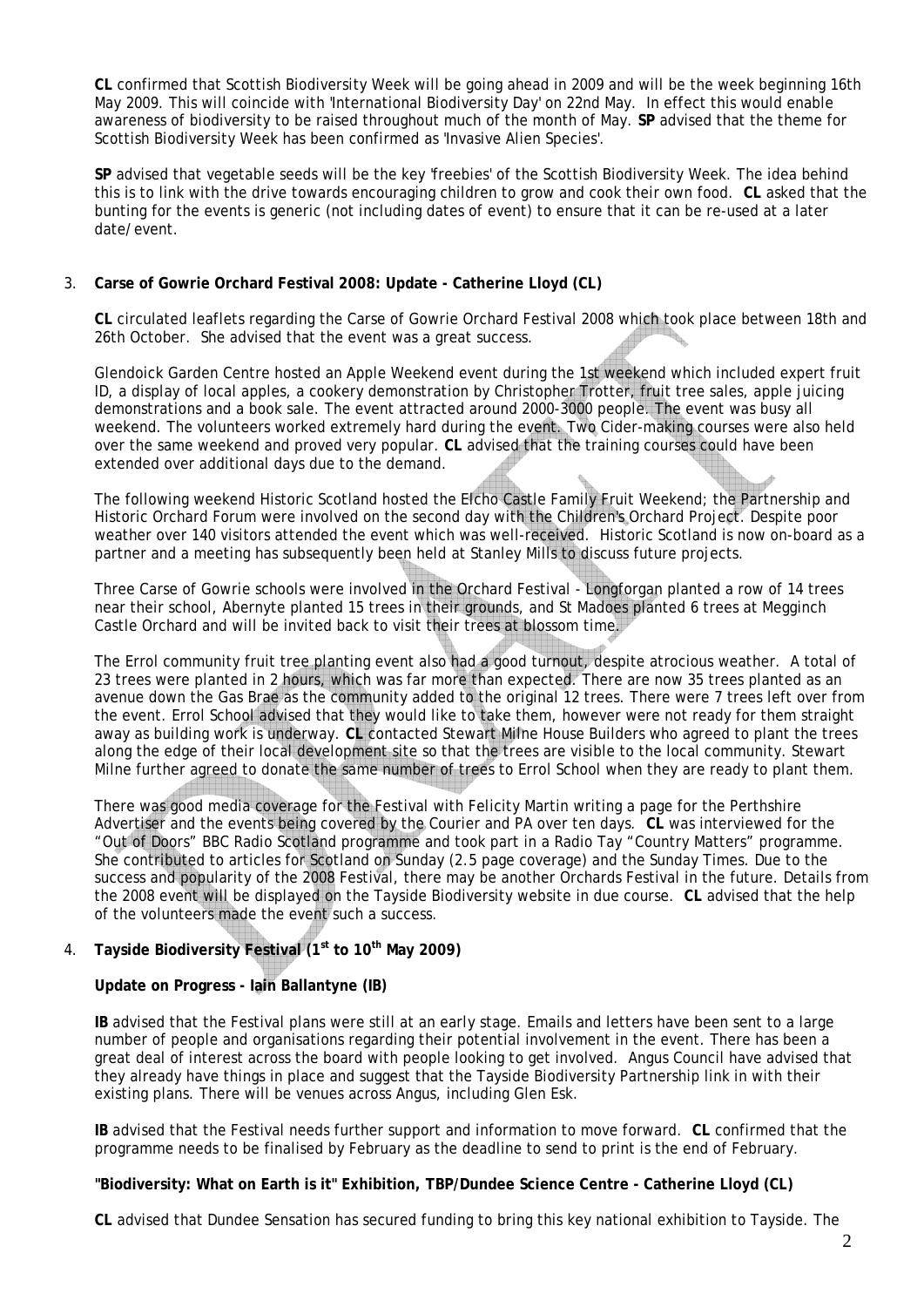exhibition will open around Easter time and remain open until June so that it coincides with the Tayside Biodiversity Festival. The exhibition is scientific orientated with a lot of interactive activities making it very child-friendly. There are currently negotiations taking place to also take the exhibition to Aberdeen. **CL** suggested contacting a scientist to open the exhibition - suggestions would be welcome. Professor Martin Price, the Partnership's Chairman, has already confirmed an interest in using the venue for a reception to officially launch the Festival.

As Dundee Sensation are keen to utilise the venue in the best way possible for the Festival, **CL** advised that she is liaising with David Boag, Niall Benvie and Lorne Gill (wildlife photographers) to undertake a series of talks/workshops at the Tayside Biodiversity Festival.

CL advised that ideas are needed for other locations to avoid a Dundee focus. Suggests possibly having different themes for different towns - the theme does not need to be the same throughout Tayside. Work is underway to publicise book promotions or to run a small Book Fair. Ideas and funding proposals are also being mooted as regards Film & Art.

### **ACTION: ALL - ADVISE IB WHAT YOU WANT TO CONTIBUTE, HOW YOU WILL DO IT AND WHEN?**

**MS** - Perth Museum is hosting a 'Return of the Native' Exhibition, which focuses on animals which have previously faced extinction but are now present in this area. The exhibition will be open until early 2010. MS advised that the programme of events for the Tayside Biodiversity Festival should contain details of the exhibition. The main partners involved in this event are Scottish Wildlife Trust and RSPB.

### **ACTION: MS TO PROVIDE DETAILS TO IB**

**MS** advised of a "Show Scotland" events weekend for museums to be held on 2nd May 2009. This event will link with the 'Return of the Native' Exhibition. Events will be held in and around Perth Museum, including the North Inch area. This will include a falconry display. The main partners of this event are Perth & Kinross Rangers and the Arts & Development Service. **MS** advised that there has been interest from multiple organisations keen to run activities at the event. **MS** confirmed that a grant application has been submitted for funding for this event. If the funding is not secured, then the event may not go ahead as planned. The budget for the event is approx. £2000. **CL** discussed launching the Tayside Biodiversity Festival at the event on 2nd May 2009.

**MS** advised that 'Tooth and Claw' - wildlife photographers have been approached regarding running a children's 'Tooth and Claw' show at the event. Tooth and Claw have advised that they would need more time to develop this, however they are happy to do their original show in the morning of the event. **MS** advised that a meeting will be arranged for the end of January 2009 with regards to the event to be held on 2nd May 2009.

**SP** provided an update from the meeting she and CL had with Perth Youth Theatre. **SP** advised that a Puppet Show (children's event) has been scheduled to run on 2nd May 2009. Two outdoor plays have also been scheduled - 'The Last Tree Standing' and The Ceilidh Tree. **CL** is undertaking a search for funding. She advised that various parks in Perth & Kinross have been targeted in order to have a series of events running on different days across the different locations. **SP** suggested checking the availability of Cherrybank Gardens for this purpose.

### **ACTION: ALL - SEND FUNDING IDEAS TO CL ASAP.**

**CL** advised that Rachael Higgins has been asked to produce a logo for the Tayside Biodiversity Festival. **ACTION: CL TO FOLLOW UP PROGRESS WITH RH.** 

### **Drawing up of Events Programme**

**NP** suggested setting up self-guided tours and guided walks of the Dundee Botanic Gardens during Scottish Biodiversity Week - Wednesday 20th May 2009. These walks and tours will link with the 'Invasive Species' theme. **NP** advised that the guided walks are restricted to a maximum group size of 18 people.

**NP** suggested a 'Scottish Mountains to Sand Dunes' event and a British Native Garden walk for the Tayside Biodiversity Festival. This would include guided walks and self-guided tours. **NP** suggested that this should take place on 6th May 2009.

**AL** - Provided an update on the BFEP bathing hut. **AL** advised that a mobile bathing hut was currently being built as a marine education centre which will have multiple purposes. The bathing hut should be built after Christmas. The bathing hut will then be painted by artists. The hut includes a drop down section which can be used as a display area. **AL** is happy to launch the bathing hut during the Tayside event, with a focus on art. **ACTION: ALL SEND DETAILS OF ARTISTS (MARINE EDUCATION RESOURCE MATERIALS) TO AL** 

**NP** offered to hold a seaweed talk to link into all this, but advised that they needed a suitable venue. **AL**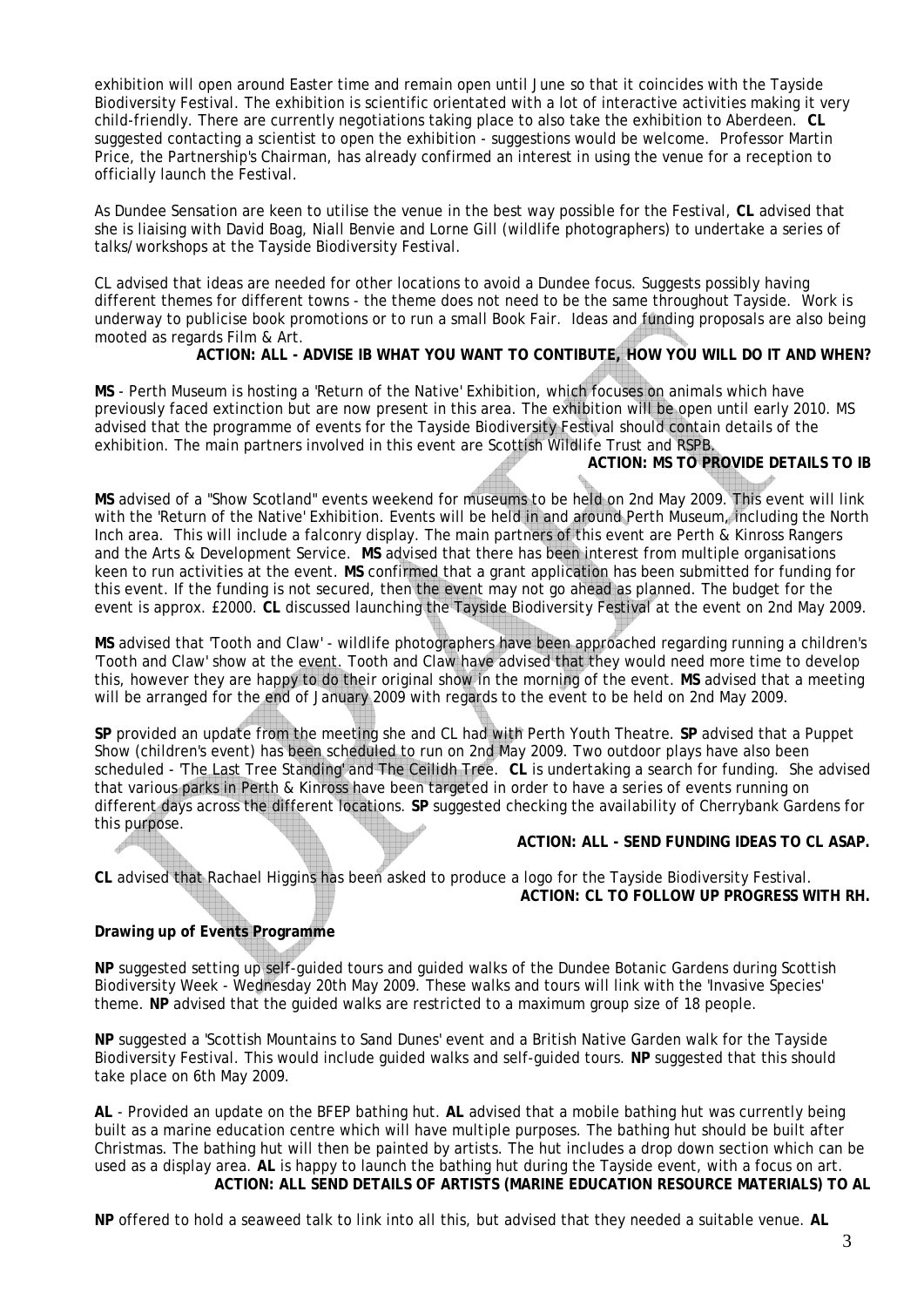#### suggested using the mobile bathing hut.

### **ACTION: ALL - SEND IDEAS TO AL OF LOCATIONS FOR THE BATHING HUT (SIZE OF HUT 6X4). ACTION: AL AND NP TO DISUCSS POTENTIAL FOR SEAWEED TALK**

**AL** advised funding has been secured to work on the cultural and environmental side of 'the Dighty'. **AL** suggested that it might be a good idea to launch this project in May. **CL** suggested officially launching the project during the Tayside Biodiversity Festival and running an event or practical event during Scottish Biodiversity Week to pick up on the national theme.

**AL** advised that there are still funds available to promote vegetable and own food growing.

**AL** discussed the progress and activities of the Broughty Ferry Eco Poetry Group and the Nature Nutters group. **AL** discussed the bumble bee street mural done by the Nature Nutters and circulated a picture of the painting.

**KL** advised that there will be a Red Alert Red Squirrel event on both 10th and 24th May, plus a Den o'Mains walk. There will also be an event at Historic Scotland's Broughty Castle in early May and a Gardening for Wildlife event at Duntrune Gardens.

**JC** said that the McManus Collections Unit is planning a Friday/Saturday event with possibly two tours a day - a general tour and a more specialised tour. There might be a Migration Theme as this would fit in with the Tayside Swift and Tern Projects.

**MJ** circulated information about the Field Studies Council and the 2009 programme for Kindrogan. There will be many links to both the Scottish Biodiversity Week and the Tayside Biodiversity Festival. There is likely to be an Open Day for the local community at Kindrogan in May 2009.

**CL** advised the 'Blossom Days' will be held in the first weekend of May 2009: 2 or 3 orchards will hopefully be open to the public.

**SP** asked if the sub-group are going to be visiting the Little Tern project and it was agreed that this could coincide with an Education sub-group meeting held in Montrose in the summer. **ACTION: SP TO LIASE WITH OFFICER TO ARRANGE VISIT FOR THE GROUP.** 

**DM** discussed activities and plans for International Biodiversity Day. There will be another Loch Leven 'Discovery Day' at Kinross; the Partnership will be present. Blairgowrie Old Folks Home has arranged an open day as they are keen to improve the biodiversity of their gardens. There will be training sessions in Crieff and Blairgowrie - 'Squirrel Hoppers' and 'Moth Trap' (perhaps a bit early for moths in May?), plus a "Bumble Bee Bonanza" at Blairgowrie Library. **DM** advised that they are awaiting information with regards to working with eco schools and from the tree wardens.

In summary, IB will use all the information given at the meeting to start pulling together a draft Programme. He will then circulate it so that details can be finalised and new events added.

**ACTION: IB.** 

### **Publicity (programme of events, website, media)**

**SP** asked about CL's progress in regards to getting Lorraine Kelly. Also suggested contacting Clive Anderson, president of the Woodland Trust.

**ACTION: CL TO FOLLOW UP LORRAINE KELLY & CONTACT CLIVE ANDERSON.** 

**CL** suggested asking Professor Martin Price to launch the 'What on Earth' Exhibition, but would appreciate other ideas as Professor Price may not be available.

**CL** advised that leaflets, programmes and press releases will be produced and visits from 'famous faces' will be arranged. All input from sub-group members would be welcome, including contact details. **ACTION: CL TO CONTACT JOURNALISTS IN JAN 2009.** 

**CL** advised that the deadline for programme details is the end of January 2009. Only basic information is needed for the programme (venue, prices, etc).

**ACTION: ALL - COMPLETE FORM WITH EVENT DETAILS AND SEND TO IB.** 

### **Other Awareness-Raising**

**CL** confirmed that the next issue of the 'Summit to Sands' Newsletter will be produced in time to launch it